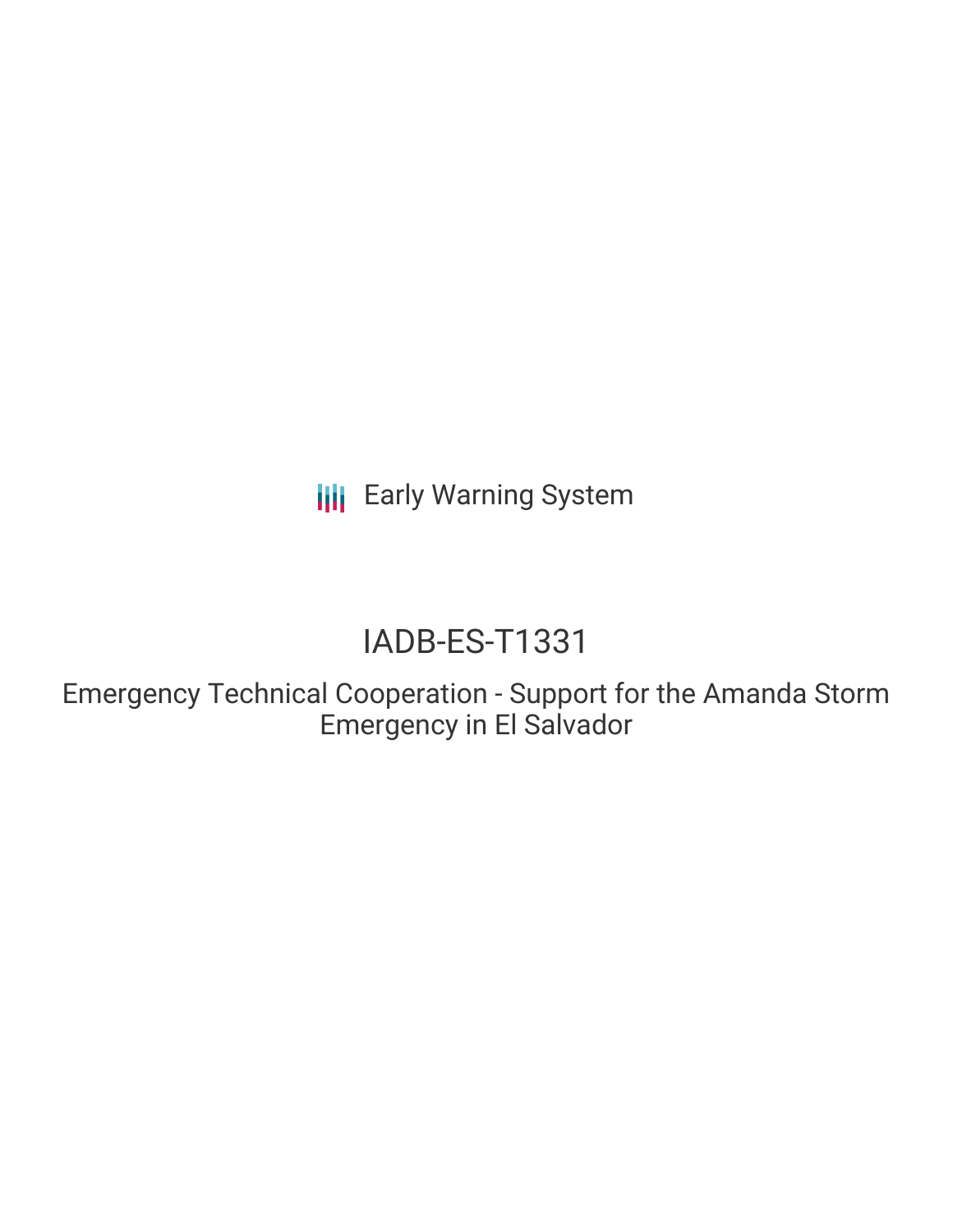

#### **Quick Facts**

| <b>Countries</b>               | El Salvador                                                           |
|--------------------------------|-----------------------------------------------------------------------|
| <b>Financial Institutions</b>  | Inter-American Development Bank (IADB)                                |
| <b>Status</b>                  | Approved                                                              |
| <b>Bank Risk Rating</b>        | C                                                                     |
| <b>Voting Date</b>             | 2020-06-05                                                            |
| <b>Borrower</b>                | Government of El Salvador                                             |
| <b>Sectors</b>                 | Climate and Environment, Humanitarian Response, Technical Cooperation |
| <b>Investment Type(s)</b>      | Grant                                                                 |
| <b>Investment Amount (USD)</b> | \$0.20 million                                                        |
| <b>Project Cost (USD)</b>      | $$0.20$ million                                                       |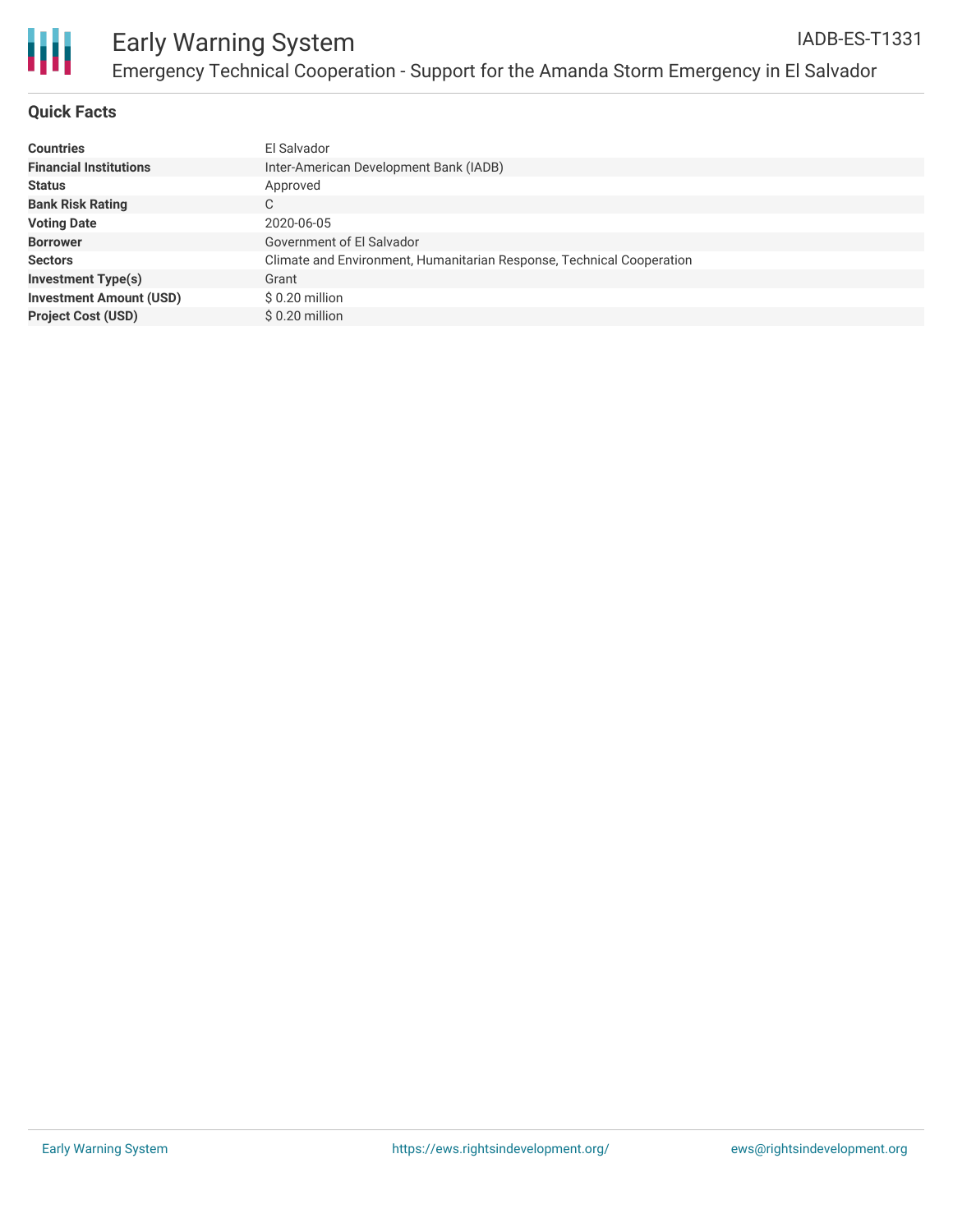

#### **Project Description**

The objective of the proposed emergency assistance is to support the Republic of El Salvador in the provision of humanitarian aid to those affected by tropical storm Amanda in order to mitigate the emergency situation.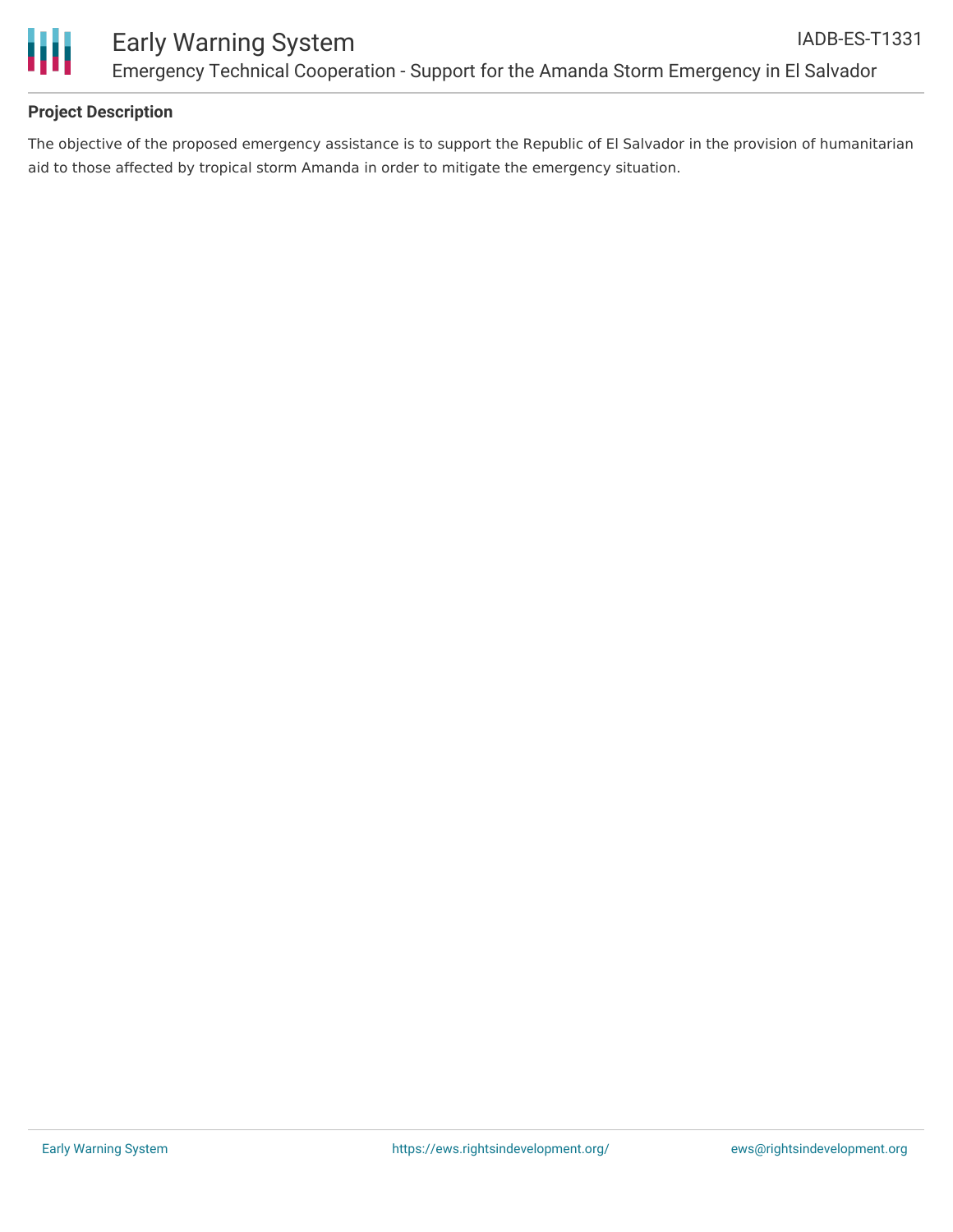

#### Early Warning System Emergency Technical Cooperation - Support for the Amanda Storm Emergency in El Salvador IADB-ES-T1331

#### **Investment Description**

• Inter-American Development Bank (IADB)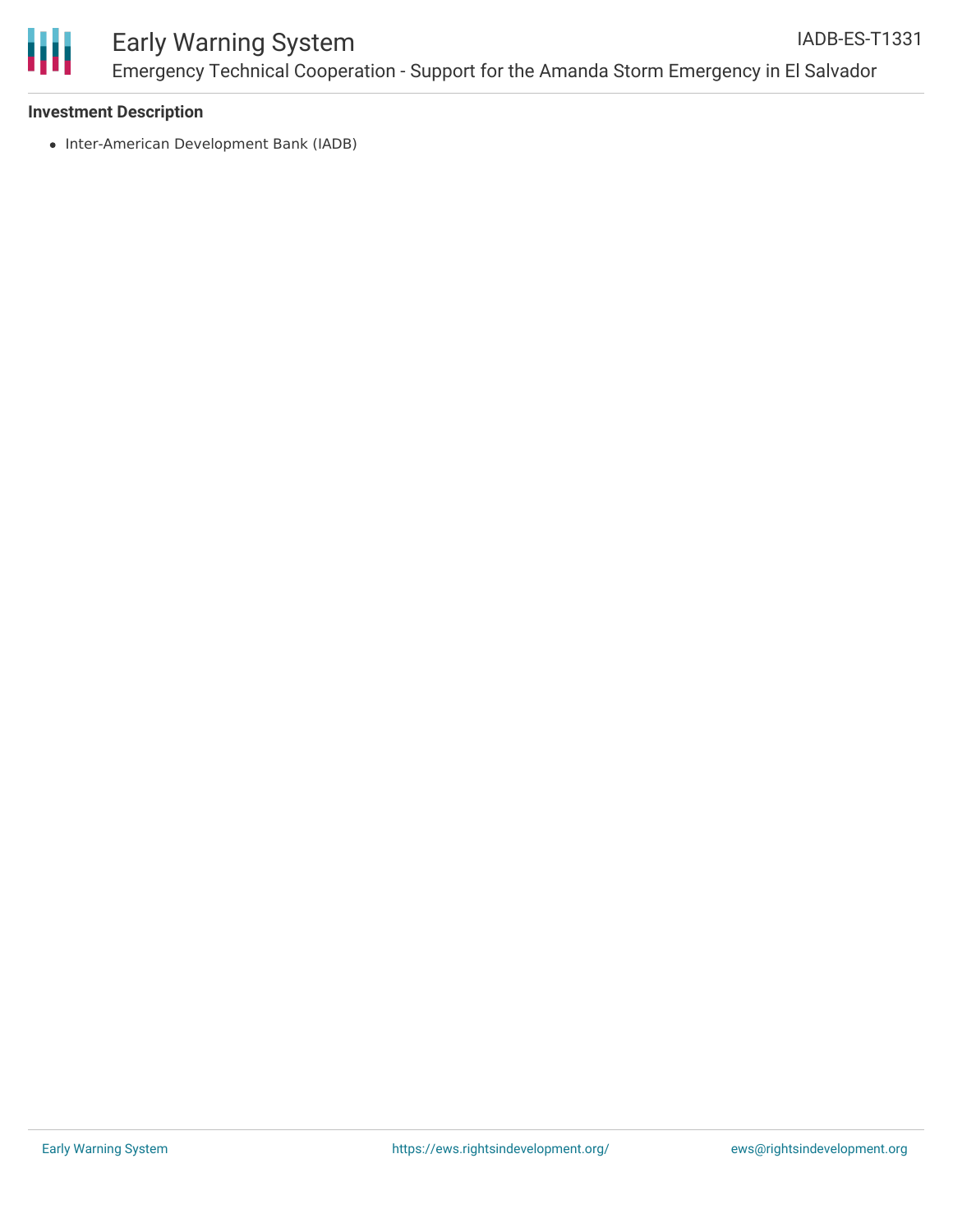## **Contact Information**

### ACCOUNTABILITY MECHANISM OF IADB

The Independent Consultation and Investigation Mechanism (MICI) is the independent complaint mechanism and fact-finding body for people who have been or are likely to be adversely affected by an Inter-American Development Bank (IDB) or Inter-American Investment Corporation (IIC)-funded project. If you submit a complaint to MICI, they may assist you in addressing the problems you raised through a dispute-resolution process with those implementing the project and/or through an investigation to assess whether the IDB or IIC is following its own policies for preventing or mitigating harm to people or the environment. You can submit a complaint by sending an email to MICI@iadb.org. You can learn more about the MICI and how to file a complaint at http://www.iadb.org/en/mici/mici,1752.html (in English) or http://www.iadb.org/es/mici/mici,1752.html (Spanish).